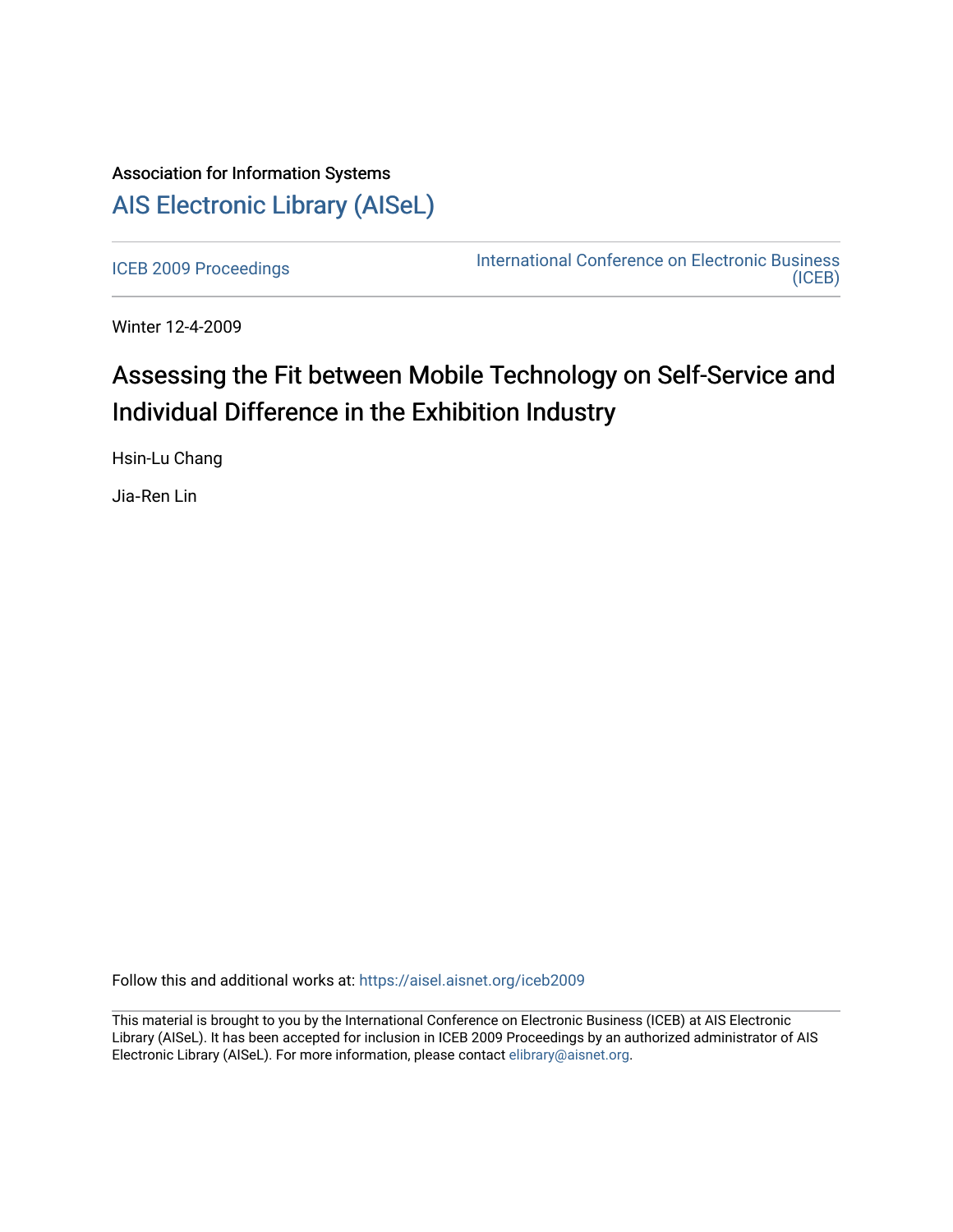## **ASSESSING THE FIT BETWEEN MOBILE TECHNOLOGY ON SELF-SERVICE AND INDIVIDUAL DIFFERENCE IN THE EXHIBITION INDUSTRY**

Hsin-Lu Chang<sup>1</sup> and Jia-Ren Lin<sup>2</sup> Department of Management Information Systems National ChengChi University, Taiwan

 $1_{\text{hchange}(\hat{a})\text{mis}.\text{nccu.edu.tw}}$   $2_{\text{chazenlin}(\hat{a})\text{gmail.com}}$ 

#### **Abstract**

The concept of self-service is getting popular. Many firms and users adopt the SST (Self-service Technology) due to its lower cost and saving time. Mobile technology is an emerging technology and because of its characteristics such as identity and location-sensitivity that it is quite suitable for Self-Service in terms of people can easily obtain information tailored for them. Individual difference is one the factors that affect the user adoption. This research is to find out what kind of mobile self-service fits with the certain individual characteristic that generates the better task performance. The result can guide service providers to develop attractive self-service through mobile technology.

**Keywords**: Mobile Technology, Self-service, Service Taxonomy, Exhibition Industry, Individual **Difference** 

## **Introduction**

The concept of Self-Service is getting popular these years. With appropriate technology support, customers can serve themselves to reduce the interaction time with service provider and without the limitation of the place and time, and therefore it is more convenient and saving time.

Mobile technology, such as cellular phone, PDA, or other hand-held mobile devices, is one of the service delivery channels of the Self-Service, and is in widespread use in the recent years Due to its characteristics of reachability and mobility as well as functions such as identity and location-sensitivity [9], mobile technology is quite suitable for Self-Service in terms of people can easily obtain information tailored for them. Many previous studies try to find out the factors that impact people's adoption of SST (Self-Service Technology) and mobile technology. Among them, individual difference is one of the important factors that affect people using these emerging technologies, such as self-efficacy, demographics, or technology anxiety [12] [14]. With the impact of the popular information services provided by I-phone and G-phone, companies seek to develop many innovative and useful services on mobile device to attract people. For example, the exhibition department in TAITRA (Taiwan External Trade Development Council) requested SSRC (Service Science Research Center) in NCCU (National Cheng-chi University) for developing innovative services that can be used in exhibition environment. SSRC formed a team named U2EX to support the project and the team design several services on PDA which is called "Narvi". You can use Narvi to help you collect DM, exchange business cards, search for products, and many other services in the exhibition place. This research is to find out what kind of mobile self-service fits with the certain individual characteristic that generates the better task performance. The result can guide service providers to develop attractive self-service through mobile technology. Below are the research questions:

**1.** How do alternative mobile self-services fit with individual difference to result in better task performance?

**2.** What are the critical mobile self-service characteristics that moderate the use of mobile technology on self-service?

## **Literature Review**

SST is an interface created by certain technology and customers can use it to produce service independently instead of service employees involving [15]. It rapidly proliferates in our daily life, such as ATM, hotel reservation, and online shopping. Mobile technology is an emerging technology that is suitable for developing self service due to its unique features of identity [11] [20] and location-sensitivity [6] [19]. Many SST researchers focus on classifying the service  $[1] [8] [10]$ .  $[2]$  use the service taxonomy characteristics from previous research and multidimensional scaling (MDS) analysis to successfully classify 12 SSTs. Some other studies extend from TAM (technology acceptance model) to discuss the SST use intention [5] [3] [16] and consider the importance of individual difference [5] [14] [17]. This research exploits the fit as moderation [22] concept to test the fitness between self-service and individual difference and develop a map for self-service technology design. Service synchronously, which are instant. People always notice the interface design of the mobile device, but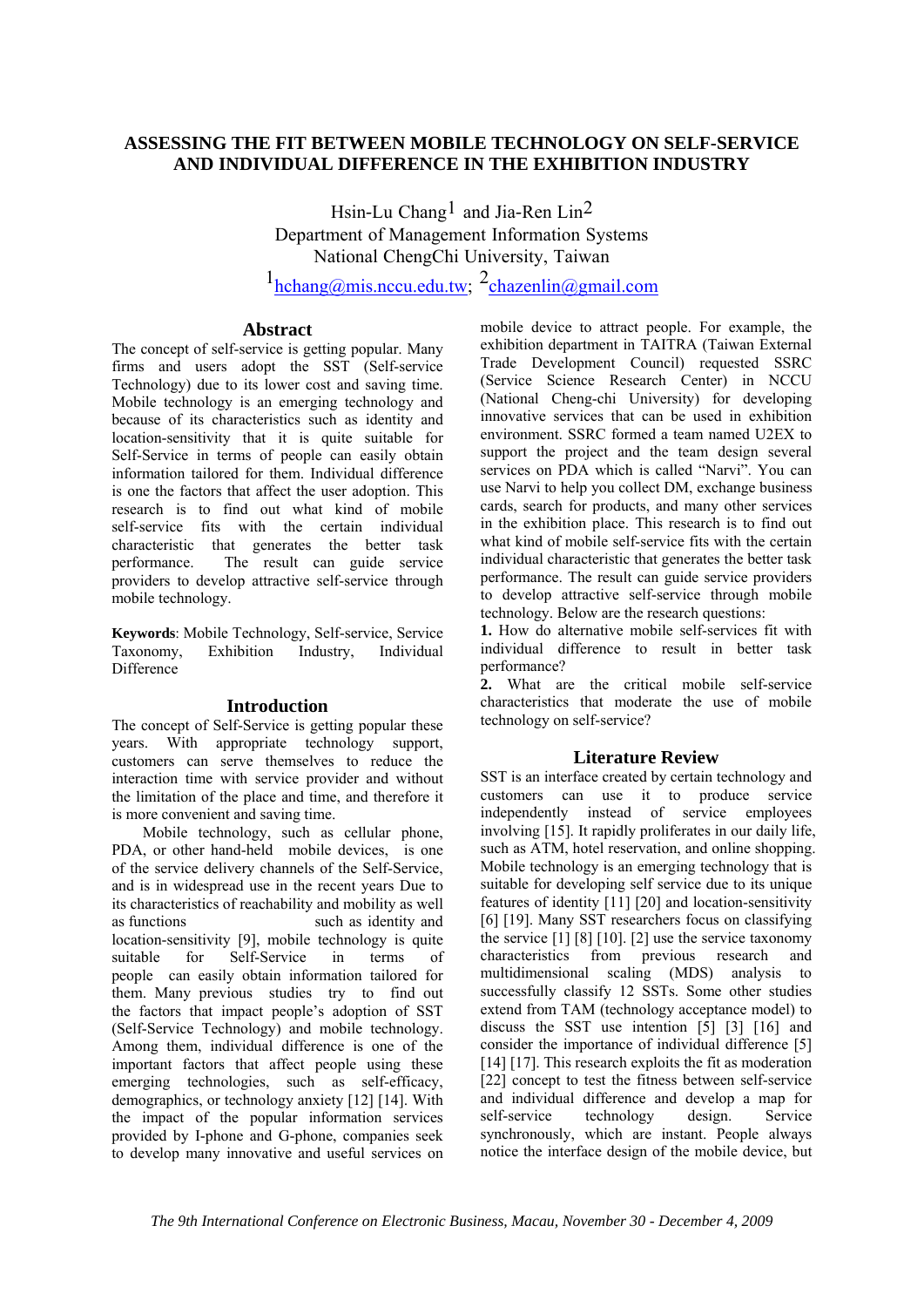they ignore that mobile devices might also be the medium that people use to interact with each other or devices could interchange information. These dimensions could properly categorize the services provided by "Narvi".



## Figure 1. Research framework

#### Research Framework

#### **Self-service taxonomy**

Task performance is the dependent variable. We argue that different self-services will have various performances when used by different individuals and therefore propose that .individual difference moderates the relationship between self-service and task performance.[2] found that customization can be used to appropriately categorize the chosen SSTs. Besides customization, we also choose instant and interaction types as the other two dimension of self-service taxonomy. As we know, the service cannot be saved when you interact with the service employee, but with self-services, it's not so limitary. You can receive any service on the go when using some services, which are not instant and you might have to use and receive the other

#### **Individual difference**

### **Time pressure**

Customers always think their time as valued resource and don't want to waste [17]. Especially in the exhibition, buyers want to find business opportunity in the limited time so that they might have time pressure.

#### **Technology anxiety**

Technology anxiety is an important factor in the user acceptance literature. Some people believe that they can accomplish tasks without the assistance of the technology. They are unwilling to use the new technology because of their ability or mistrust of the technology [13] [14] [23].

#### **Previous experience**

The previous experience is rare to see in the past literature. With more experience could possibly increase the users' confidence and ability of using the technology-related tools [13]. People who have much more experience in using the mobile device very often certainly will be easier to accept or get used to these mobile self-services.

#### **Need for interaction**

Some customers consider that it is more safety and reliable to interact with service employees instead of machines [3] [4] [5]. How to attract these customers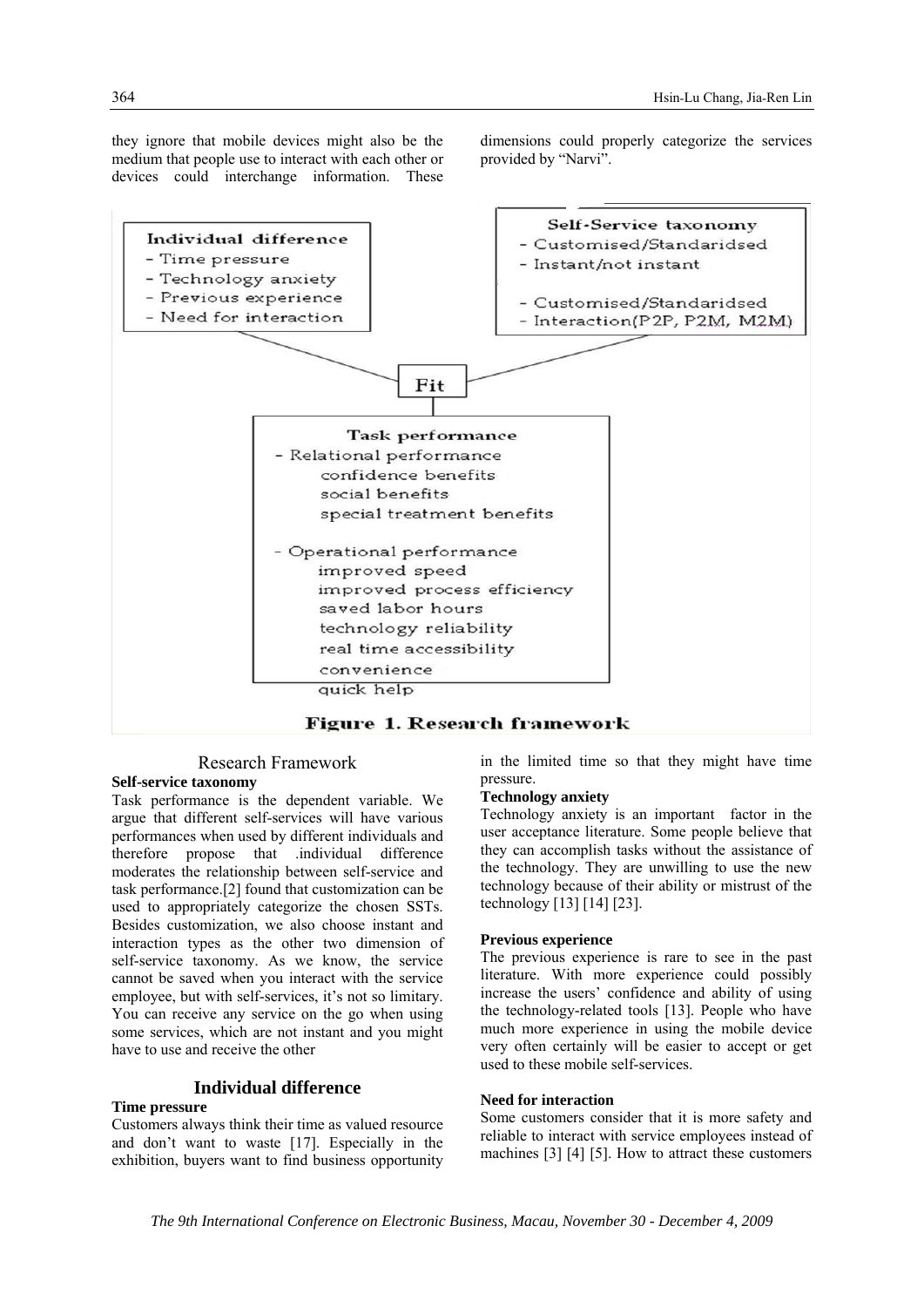to use the service we provide will be a challenge to the service design.

#### **Task performance**

When buyers attend the exhibition, they not only do routines like exchanging business cards or looking for new products but also maintain the relationship with business suppliers. Every buyer represents a firm. They must have to derive something from the exhibition. We measure the task performance from two dimensions, relational performance and operational relationship [21]. With relational performance, we consider the confidence, social and special treatment benefits [7]. With operational performance we derive the measure from [18], including improved speed, improved process efficiency, saved labor hours, technology reliability, real time accessibility, convenience, and quick help.

#### **Research Plan**

Exhibition is a newly-risen industry in the world. It's a critical medium for firms to find customers and customers to find suppliers. People always get lost or couldn't find target stalls in the exhibition place. Like the project mentioned in the introduction, SSRC (Service Science Research Center) in NCCU (National Cheng-chi University) designs several Self-services on PDA named Narvi for exhibition use. We are going to send questionnaire in the real exhibition to survey the people who use the Narvi. Then we can conduct statistical analysis to test the model we proposed.

#### **Expected Contribution**

We can find many interface and functionality design research in previous literature but less research conduct the service design choice [2]. With rapid developing technology, people have more and more choices that knowing what kind of self-service suit customers' wants and needs is quite important. This research offer SST developers a way to design appropriate self-services for people with certain characteristics.

#### **References**

- [1] Bowen, J. (1990). "Development of a Taxonomy of Services to Gain Strategic Marketing Insights." Academy of Marketing Science. Journal 18(1): 43.
- [2] Cunningham, L. F., C. E. Young, et al. (2008). "Consumer views of self-service technologies." The Service Industries Journal 28(6): 719
- [3] Curran, J. M. and M. L. Meuter (2005). "Self-service technology adoption: comparing three technologies." The Journal of Services Marketing 19(2): 103-113.
- [4] Dabholkar, P. A. (1996). "Consumer evaluations of new technology-based self-service options:

An investigation of alternative models of service quality." International Journal of Research in Marketing 13(1): 29.

- [5] Dabholkar, P. A. and R. P. Bagozzi (2002). "An attitudinal model of technology-based self-service: Moderating effects of consumer traits and situational factors." Academy of Marketing Science. Journal 30(3): 184.
- [6] Gebauer, J., M. J., Shaw, et al. (2006)."Task−Technology Fit for Mobile Information Systems." working paper
- [7] Gwinner, K. R., D. D. Gremler, et al. (1998). "Relational Benefits in Services Industries: The Customer's Perspective." Journal of the Academy of Marketing Science 26(2): 101-114.
- [8] Kellogg, D. L. and W. Nie (1995). "A framework for strategic service management." Journal of Operations Management 13(4): 323.
- [9] Liang, T.-P. and C.-P. Wei (2004) "Introduction to the Special Issue: Mobile Commerce Applications." Int. J. Electron. Commerce 8(3): 7-17.
- [10] Lovelock, C. H. (1983). "Classifying services to gain strategic marketing insights." Journal of Marketing 47: 9-20.
- [11] Mallat, N., M. Rossi, et al. (2004). "Mobile banking services." Communications ACM 47(5): 42-46.
- [12] McKee, D., C. S. Simmers, et al. (2006). "Customer Self-Efficacy and Response to Service." Journal of Service Research 8(3):207-220.
- [13] Meuter, M. L., M. J. Bitner, et al. (2005). "Choosing Among Alternative Service Delivery Modes: An Investigation of Customer Trial of Self-Service Technologies." Journal of Marketing 69(2): 61-83.
- [14] Meuter, M. L., A. L. Ostrom, et al. (2003). "The influence of technology anxiety on consumer use and experiences with self-service technologies." Journal of Business Research 56(11): 899-906.
- [15] Meuter, M. L., A. L. Ostrom, et al. (2000). "Self-service technologies: Understanding customer satisfaction with technology-based service encounters." Journal of Marketing 64(3): 50-64.
- [16] Nysveen, H. r., P. E. Pedersen, et al. (2005). Intentions to Use obile Services: Antecedents and Cross-Service Comparisons." Academy of Marketing Science. Journal 33(3): 330-346.
- [17] Oyedele, A. and P. M. Simpson (2007). "An empirical investigation of consumer control factors on intention to use selected self-service technologies." International Journal of Service Industry Management 18(3): 287-306.
- [18] Pujari, D. (2004). "Self-service with a smile?: Self-service technology (SST) encounters